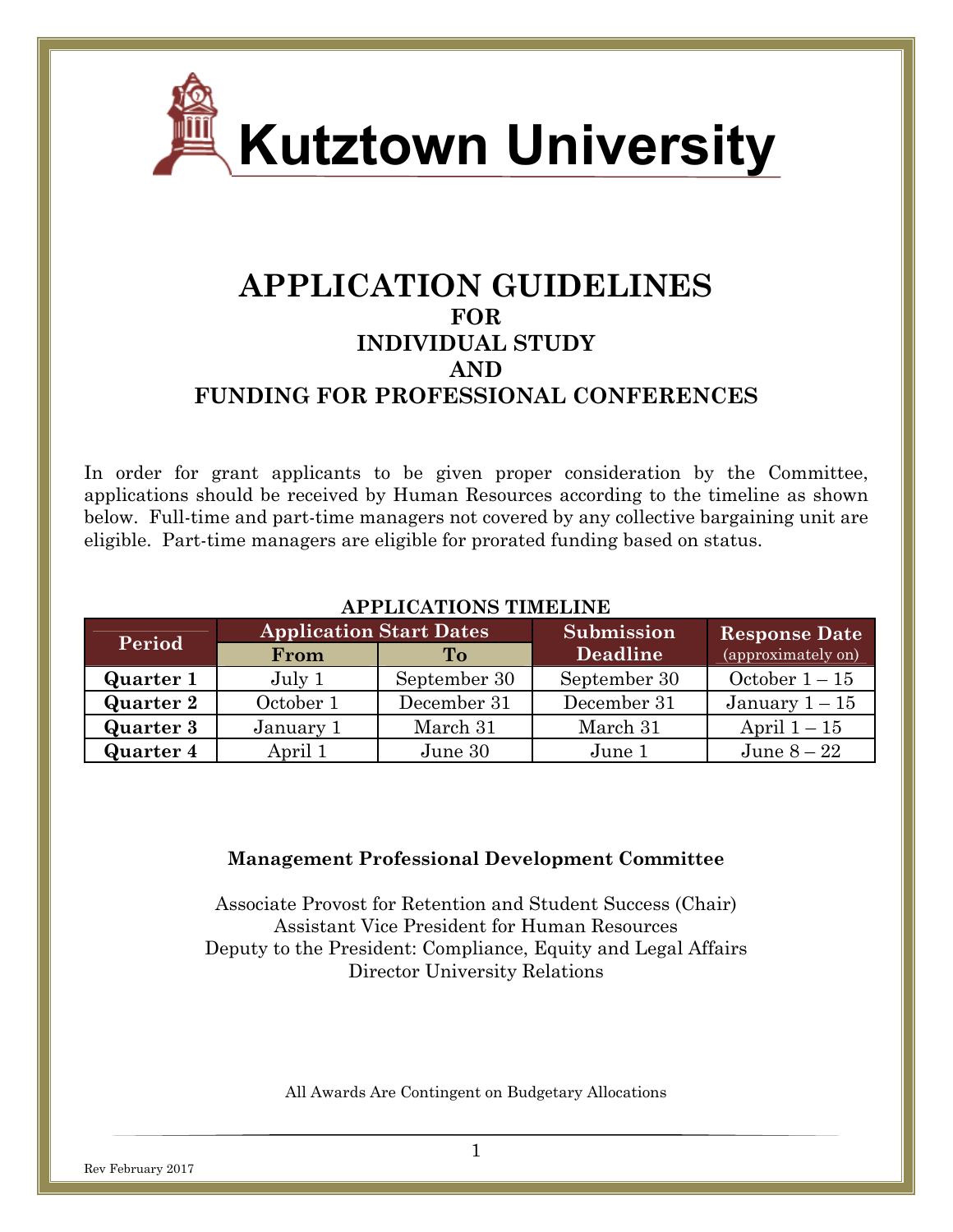## Category I

## **INDIVIDUAL STUDY GRANTS**

PURPOSE: Enable individual permanent full-time and part-time managers to enroll in a credit bearing course which is taken to improve the applicant's qualifications for her/his assigned professional responsibilities through paying required fees and/or tuition. Individual Study Grants are up to \$1,000 maximum for full time managers (grants for parttime managers will be prorated consistent with status) and are limited to **one grant per person, per fiscal year** (between Category I & Category II) not to exceed \$1,000 for Category I – Individual Study Grants and \$500 for Category II – Funding Assistance. Funds may also be available from other sources consistent with the Out-service Training process. Attendance at professional conferences, noncredit courses, certifications, seminars, and workshops are NOT an eligible expense for a category I grant. Please apply for category II.

Under this category, the grant will be disbursed on a reimbursement basis for academic courses. The individual must receive a grade of "**C**" or better for undergraduate courses or a grade of "**B**" or better for a graduate course.

All proposals must include the following information:

- A. Applicant's name and department
- B. Title of course and name of institution or sponsoring organization
- C. Dates of course
- D. Description of course including:
	- 1. Purpose (include comment on benefit to the University, improvement on the delivery of service, and professional skill enhancement)
	- 2. Brochure/ course outline and application copy. (if applicable)
- E. University check requisition form and grade report (Send your grade report to Human Resources when course is complete)
	- 1. Itemized cost statement
	- 2. Original receipt if prepaid
	- 3. Registration materials
	- 4. Approval of immediate supervisor and appropriate cabinet level supervisor

**- - - - - - - - - - - - - - - - - - - - - - - - - - - - - - - - - - - - - - - - - - - - - - - - - - - - - - - - - - - - - - - - - - - Apply at this link: https://fs7.formsite.com/kutzuniv/KUPD/index.html**

#### **(INCOMPLETE PROPOSALS WILL NOT BE CONSIDERED AND WILL BE RETURNED.)**

If, for any reason, changes need to be made to an approved grant, those changes must be approved by the MPDC prior to expenditures of any funds related to the altered grant. If further assistance is necessary, please contact members of the Management Professional Development Committee.

Rev February 2017

2